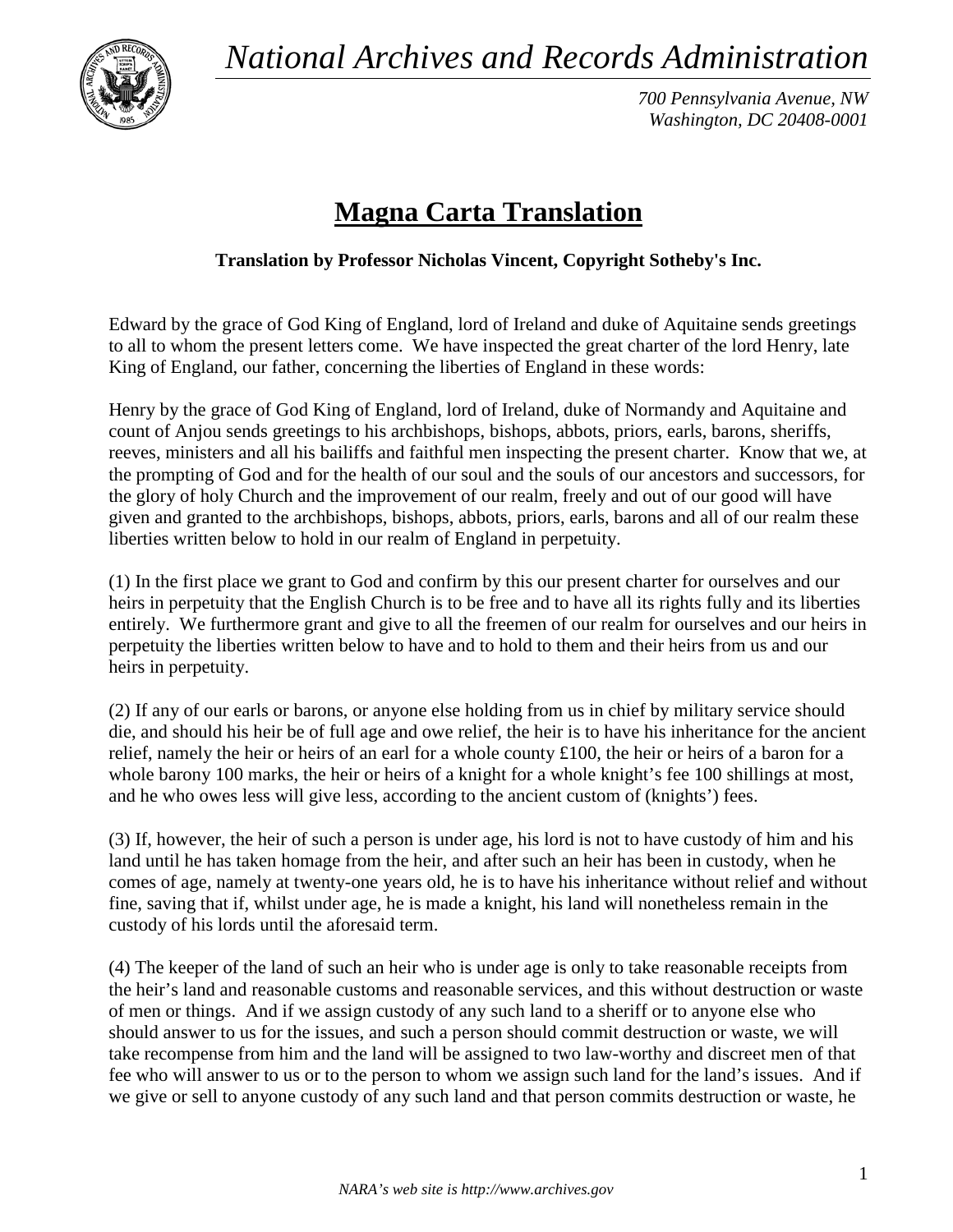is to lose custody and the land is to be assigned to two law-worthy and discreet men of that fee who similarly will answer to us as is aforesaid.

(5) The keeper, for as long as he has the custody of the land of such (an heir), is to maintain the houses, parks, fishponds, ponds, mills and other things pertaining to that land from the issues of the same land, and he will restore to the heir, when the heir comes to full age, all his land stocked with ploughs and all other things in at least the same condition as when he received it. All these things are to be observed in the custodies of archbishoprics, bishoprics, abbeys, priories, churches and vacant offices which pertain to us, save that such custodies ought not to be sold.

(6) Heirs are to be married without disparagement.

(7) A widow, after the death of her husband, is immediately and without any difficulty to have her marriage portion and her inheritance, nor is she to pay anything for her dower or her marriage portion or for her inheritance which her husband and she held on the day of her husband's death, and she shall remain in the chief dwelling place of her husband for forty days after her husband's death, within which time dower will be assigned her if it has not already been assigned, unless that house is a castle, and if it is a castle which she leaves, then a suitable house will immediately be provided for her in which she may properly dwell until her dower is assigned to her in accordance with what is aforesaid, and in the meantime she is to have her reasonable necessities (*estoverium*) from the common property. As dower she will be assigned the third part of all the lands of her husband which were his during his lifetime, save when she was dowered with less at the church door. No widow shall be distrained to marry for so long as she wishes to live without a husband, provided that she gives surety that she will not marry without our assent if she holds of us, or without the assent of her lord, if she holds of another.

(8) Neither we nor our bailiffs will seize any land or rent for any debt, as long as the existing chattels of the debtor suffice for the payment of the debt and as long as the debtor is ready to pay the debt, nor will the debtor's guarantors be distrained for so long as the principal debtor is able to pay the debt; and should the principal debtor default in his payment of the debt, not having the means to repay it, or should he refuse to pay it despite being able to do so, the guarantors will answer for the debt and, if they wish, they are to have the lands and rents of the debtor until they are repaid the debt that previously they paid on behalf of the debtor, unless the principal debtor can show that he is quit in respect to these guarantors.

(9) The city of London is to have all its ancient liberties and customs. Moreover we wish and grant that all other cities and boroughs and vills and the barons of the Cinque Ports and all ports are to have all their liberties and free customs.

(10) No-one is to be distrained to do more service for a knight's fee or for any other free tenement than is due from it.

(11) Common pleas are not to follow our court but are to be held in a certain fixed place.

(12) Recognisances of novel disseisin and of mort d'ancestor are not to be taken save in their particular counties and in the following way. We or, should we be outside the realm, our chief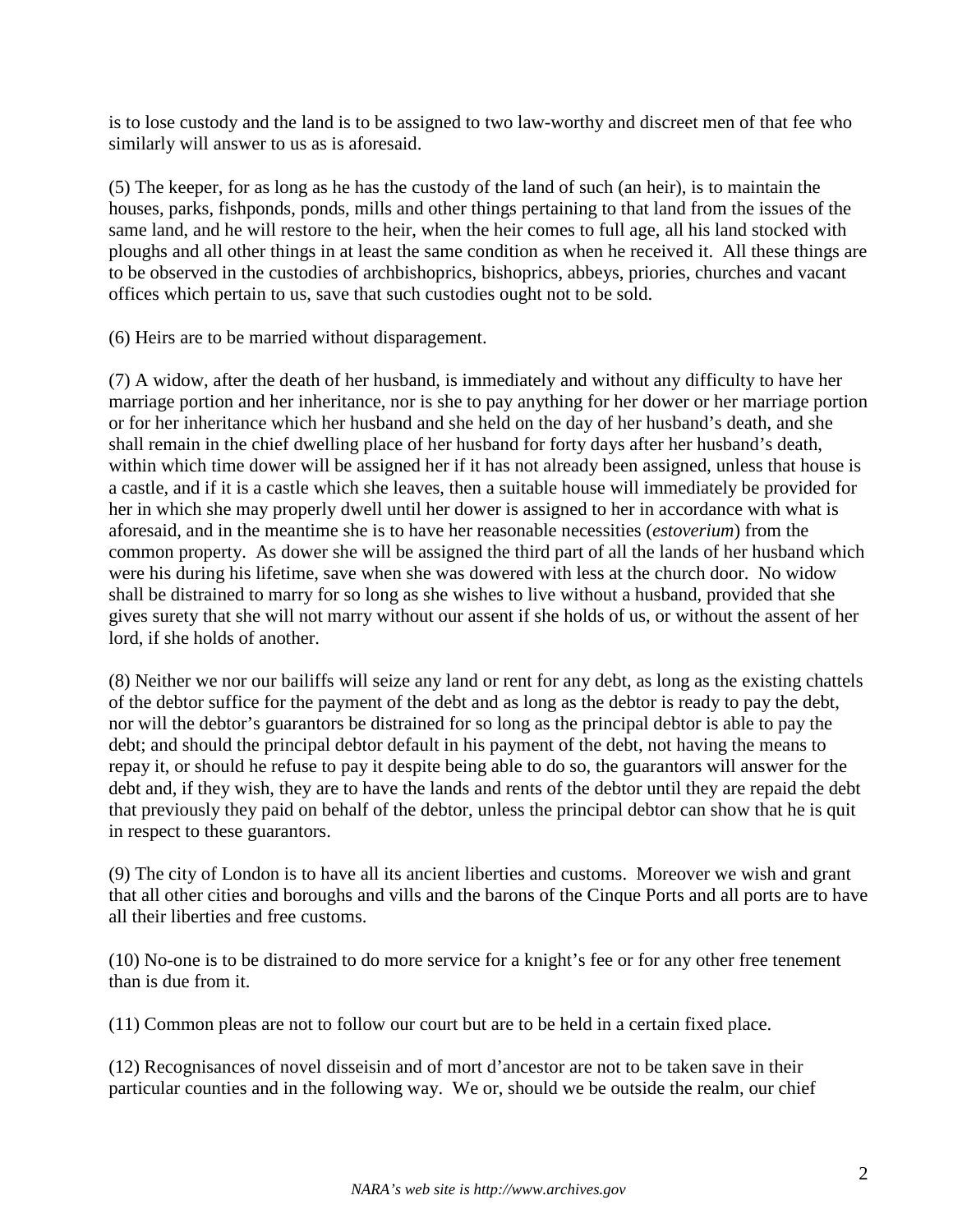justiciar, will send our justices once a year to each county, so that, together with the knights of the counties, that may take the aforesaid assizes in the counties; and those assizes which cannot be completed in that visitation of the county by our aforesaid justices assigned to take the said assizes are to be completed elsewhere by the justices in their visitation; and those which cannot be completed by them on account of the difficulty of various articles (of law) are to be referred to our justices of the Bench and completed there.

(13) Assizes of darrein presentment are always to be taken before our justices of the Bench and are to be completed there.

(14) A freeman is not to be amerced for a small offence save in accordance with the manner of the offence, and for a major offence according to its magnitude, saving his sufficiency (*salvo contenemento suo*), and a merchant likewise, saving his merchandise, and any villain other than one of our own is to be amerced in the same way, saving his necessity (*salvo waynagio*) should he fall into our mercy, and none of the aforesaid amercements is to be imposed save by the oath of honest and law-worthy men of the neighbourhood. Earls and barons are not to be amerced save by their peers and only in accordance with the manner of their offence.

(15) No town or free man is to be distrained to make bridges or bank works save for those that ought to do so of old and by right.

(16) No bank works of any sort are to be kept up save for those that were in defense in the time of King H(enry II) our grandfather and in the same places and on the same terms as was customary in his time.

(17) No sheriff, constable, coroner or any other of our bailiffs is to hold pleas of our crown.

(18) If anyone holding a lay fee from us should die, and our sheriff or bailiff shows our letters patent containing our summons for a debt that the dead man owed us, our sheriff or bailiff is permitted to attach and enroll all the goods and chattels of the dead man found in lay fee, to the value of the said debt, by view of law-worthy men, so that nothing is to be removed thence until the debt that remains is paid to us, and the remainder is to be released to the executors to discharge the will of the dead man, and if nothing is owed to us from such a person, all the chattels are to pass to the (use of) the dead man, saving to the dead man's wife and children their reasonable portion.

(19) No constable or his bailiff is to take corn or other chattels from anyone who not themselves of a vill where a castle is built, unless the constable or his bailiff immediately offers money in payment of obtains a respite by the wish of the seller. If the person whose corn or chattels are taken is of such a vill, then the constable or his bailiff is to pay the purchase price within forty days.

(20) No constable is to distrain any knight to give money for castle guard if the knight is willing to do such guard in person or by proxy of any other honest man, should the knight be prevented from doing so by just cause. And if we take or send such a knight into the army, he is to be quit of (castle) guard in accordance with the length of time the we have him in the army for the fee for which he has done service in the army.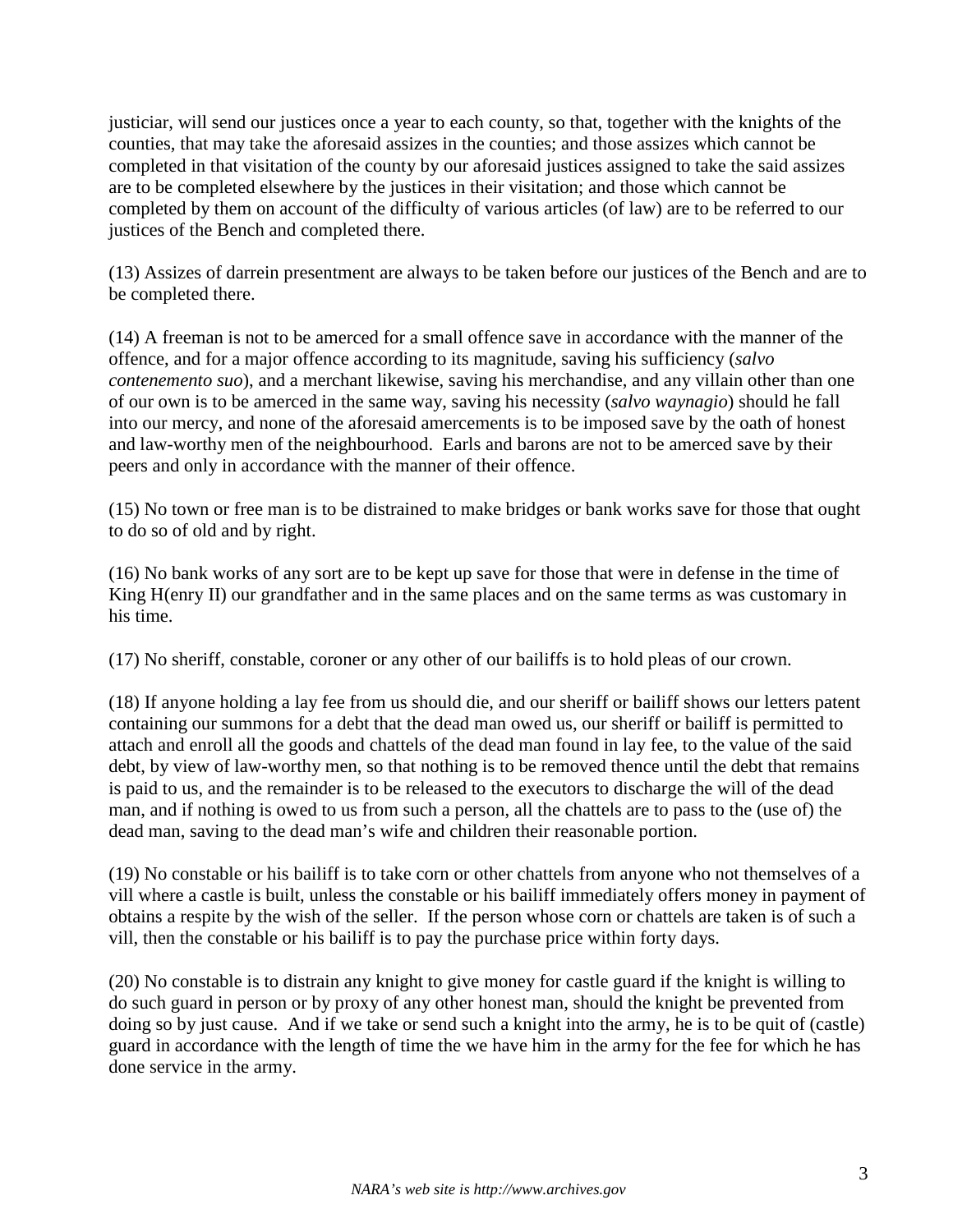(21) No sheriff or bailiff of ours or of anyone else is to take anyone's horses or carts to make carriage, unless he renders the payment customarily due, namely for a two-horse cart ten pence per day, and for a three-horse cart fourteen pence per day. No demesne cart belonging to any churchman or knight or any other lady (*sic*) is to be taken by our bailiffs, nor will we or our bailiffs or anyone else take someone else's timber for a castle or any other of our business save by the will of he to whom the timber belongs.

(22) We shall not hold the lands of those convicted of felony save for a year and a day, whereafter such land is to be restored to the lords of the fees.

(23) All fish weirs (*kidelli*) on the Thames and the Medway and throughout England are to be entirely dismantled, save on the sea coast.

(24) The writ called 'praecipe' is not to be issued to anyone in respect to any free tenement in such a way that a free man might lose his court.

(25) There is to be a single measure for wine throughout our realm, and a single measure for ale, and a single measure for Corn, that is to say the London quarter, and a single breadth for dyed cloth, russets, and haberjects, that is to say two yards within the lists. And it shall be the same for weights as for measures.

(26) Henceforth there is to be nothing given for a writ of inquest from the person seeking an inquest of life or member, but such a writ is to be given freely and is not to be denied.

(27) If any persons hold from us at fee farm or in socage or burgage, and hold land from another by knight service, we are not, by virtue of such a fee farm or socage or burgage, to have custody of the heir or their land which pertains to another's fee, nor are we to have custody of such a fee farm or socage or burgage unless this fee farm owes knight service. We are not to have the custody of an heir or of any land which is held from another by knight service on the pretext of some small serjeanty held from us by service of rendering us knives or arrows or suchlike things.

(28) No bailiff is henceforth to put any man on his open law or on oath simply by virtue of his spoken word, without reliable witnesses being produced for the same.

(29) No freeman is to be taken or imprisoned or disseised of his free tenement or of his liberties or free customs, or outlawed or exiled or in any way ruined, nor will we go against such a man or send against him save by lawful judgement of his peers or by the law of the land. To no-one will we sell or deny of delay right or justice.

(30) All merchants, unless they have been previously and publicly forbidden, are to have safe and secure conduct in leaving and coming to England and in staying and going through England both by land and by water to buy and to sell, without any evil exactions, according to the ancient and right customs, save in time of war, and if they should be from a land at war against us and be found in our land at the beginning of the war, they are to be attached without damage to their bodies or goods until it is established by us or our chief justiciar in what way the merchants of our land are treated who at such a time are found in the land that is at war with us, and if our merchants are safe there, the other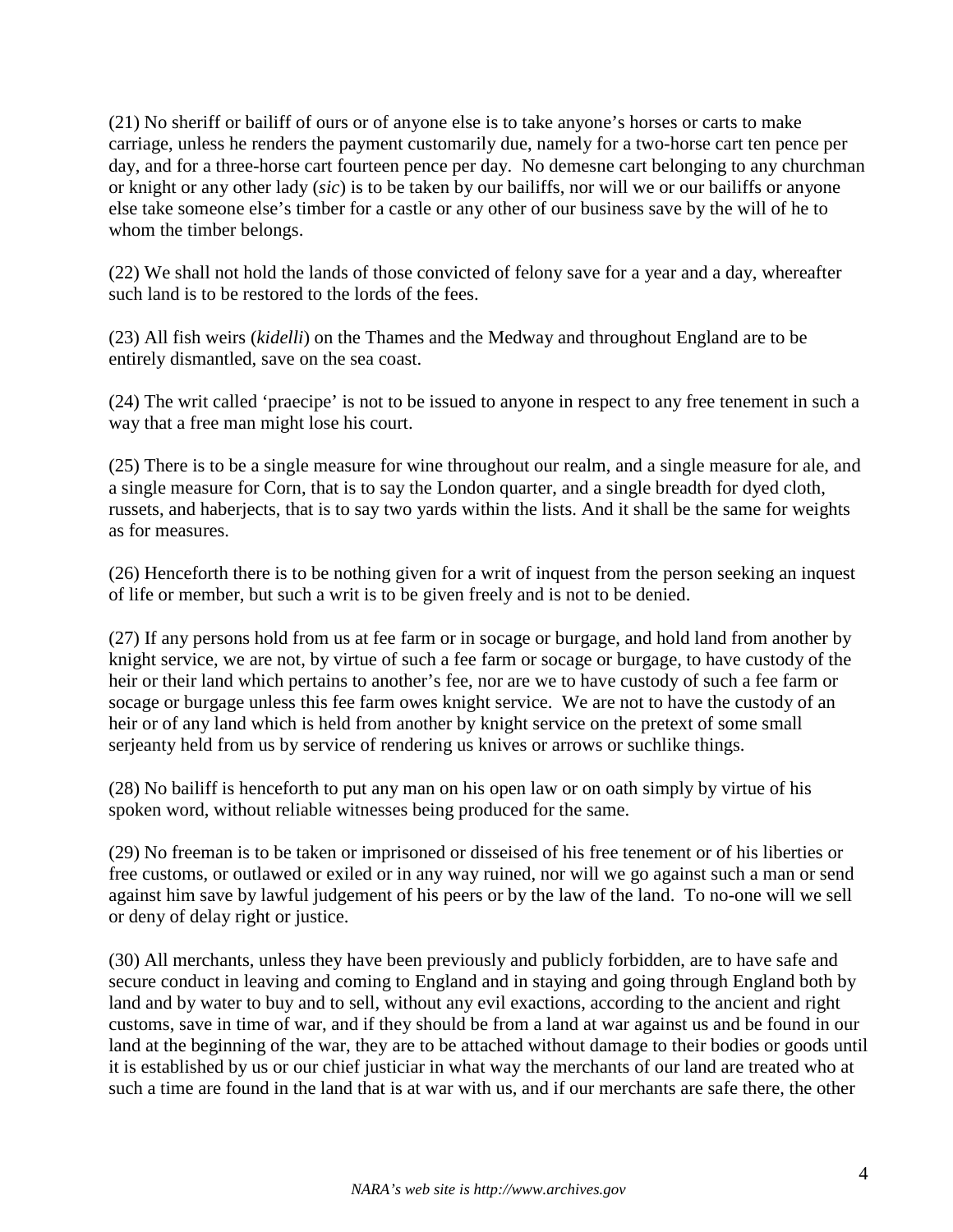merchants are to be safe in our land.

(31) If anyone dies holding of any escheat such as the honour of Wallingford, Boulogne, Nottingham, Lancaster or of other escheats which are in our hands and which are baronies, his heir is not to give any other relief or render any other service to us that would not have been rendered to the baron if the barony were still held by a baron, and we shall hold such things in the same way as the baron held them, nor, on account of such a barony or escheat, are we to have the escheat or custody of any of our men unless the man who held the barony or the escheat held elsewhere from us in chief.

(32) No free man is henceforth to give or sell any more of his land to anyone, unless the residue of his land is sufficient to render due service to the lord of the fee as pertains to that fee.

(33) All patrons of abbeys which have charters of the kings of England over advowson or ancient tenure or possession are to have the custody of such abbeys when they fall vacant just as they ought to have and as is declared above.

(34) No-one is to be taken or imprisoned on the appeal of woman for the death of anyone save for the death of that woman's husband.

(35) No county court is to be held save from month to month, and where the greater term used to be held, so will it be in future, nor will any sheriff or his bailiff make his tourn through the hundred save for twice a year and only in the place that is due and customary, namely once after Easter and again after Michaelmas, and the view of frankpledge is to be taken at the Michaelmas term without exception, in such a way that every man is to have his liberties which he had or used to have in the time of King H(enry II) my grandfather or which he has acquired since. The view of frankpledge is to be taken so that our peace be held and so that the tithing is to be held entire as it used to be, and so that the sheriff does not seek exceptions but remains content with that which the sheriff used to have in taking the view in the time of King H(enry) our grandfather.

(36) Nor is it permitted to anyone to give his land to a religious house in such a way that he receives it back from such a house to hold, nor is it permitted to any religious house to accept the land of anyone in such way that the land is restored to the person from whom it was received to hold. If anyone henceforth gives his land in such a way to any religious house and is convicted of the same, the gift is to be entirely quashed and such land is to revert to the lord of that fee.

(37) Scutage furthermore is to be taken as it used to be in the time of King H(enry) our grandfather, and all liberties and free customs shall be preserved to archbishops, bishops, abbots, priors, Templars, Hospitallers, earls, barons and all others, both ecclesiastical and secular persons, just as they formerly had.

All these aforesaid customs and liberties which we have granted to be held in our realm in so far as pertains to us are to be observed by all of our realm, both clergy and laity, in so far as pertains to them in respect to their own men. For this gift and grant of these liberties and of others contained in our charter over the liberties of the forest, the archbishops, bishops, abbots, priors, earls, barons, knights, fee holders and all of our realm have given us a fifteenth part of all their movable goods. Moreover we grant to them for us and our heirs that neither we nor our heirs will seek anything by